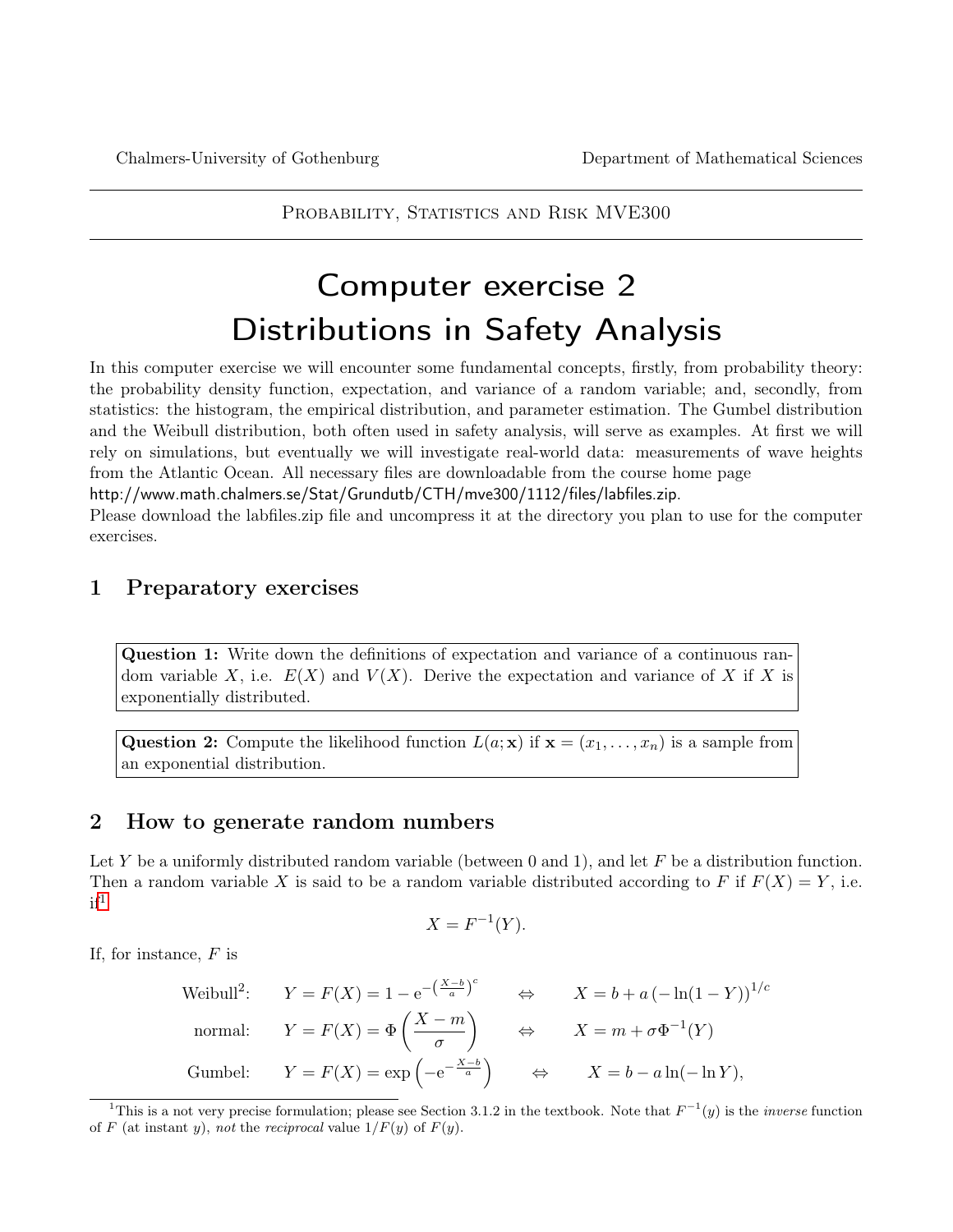then X is a Weibull, normally, and Gumbel distributed random variable, respectively. In Matlab uniformly random variables ("random numbers") are generated by means of the command rand. We will use it here to produce 500 Weibull-distributed random-numbers:

```
>> a=2; b=0; c=3.6;
>> x=b+a*(-log(1-rand(500,1))). (1/c);
\gg plot(x, '.''), grid on
```
Question 3: Why is there a full stop before the exponent on the second row in the Matlab code here?

or 2000 normally-distributed random numbers:

```
>> m=10; sigma=3;
>> x=m+sigma*norminv(rand(2000,1));
\gg plot(x, '.''), grid on
```
Here we *really* encourage you to use the command **randn** instead, i.e.

```
>> x=m+sigma*randn(2000,1);
```
Eventually, produce 35 Gumbel-distributed random numbers:

```
>> a=2; b=3.6;
\gg x=b-a*log(-log(rand(35,1)));
\gg plot(x, '.''), grid on
```
Question 4: What do the plots look like? Do you see any regularity? Make any descriptive comments on the type of data you see!

This type of plot may indicate the "average" value and spreading, but in the sequel we will illustrate data graphically in a more convenient way. To generate random numbers in Matlab, one can also make use of the commands wblrnd (Weibull), normrnd (normal), and raylrnd (Rayleigh) from the commercial Statistics Toolbox.

# 3 Probability density function as a limit of histograms

In descriptive statistics the histogram is used as one way to describe the distribution of data. We will now compare the histogram with the probability density function (pdf), often denoted by  $f_X(x)$  if the underlying random variable is  $X$ . In the following numerical example,  $X$  belongs to a Gumbel distribution

$$
F_X(x) = \exp\left(-e^{-(x-b)/a}\right)
$$

with parameters  $a = 2, 1, b = 1, 7$ .

Generate 1000 observations:

>> a=2.1; b=1.7;  $\gg$  x=b-a\*log(-log(rand(1,1000)));

<span id="page-1-0"></span><sup>&</sup>lt;sup>2</sup>Here, F is defined only for  $X > b$ , i.e when  $F(X) > 0$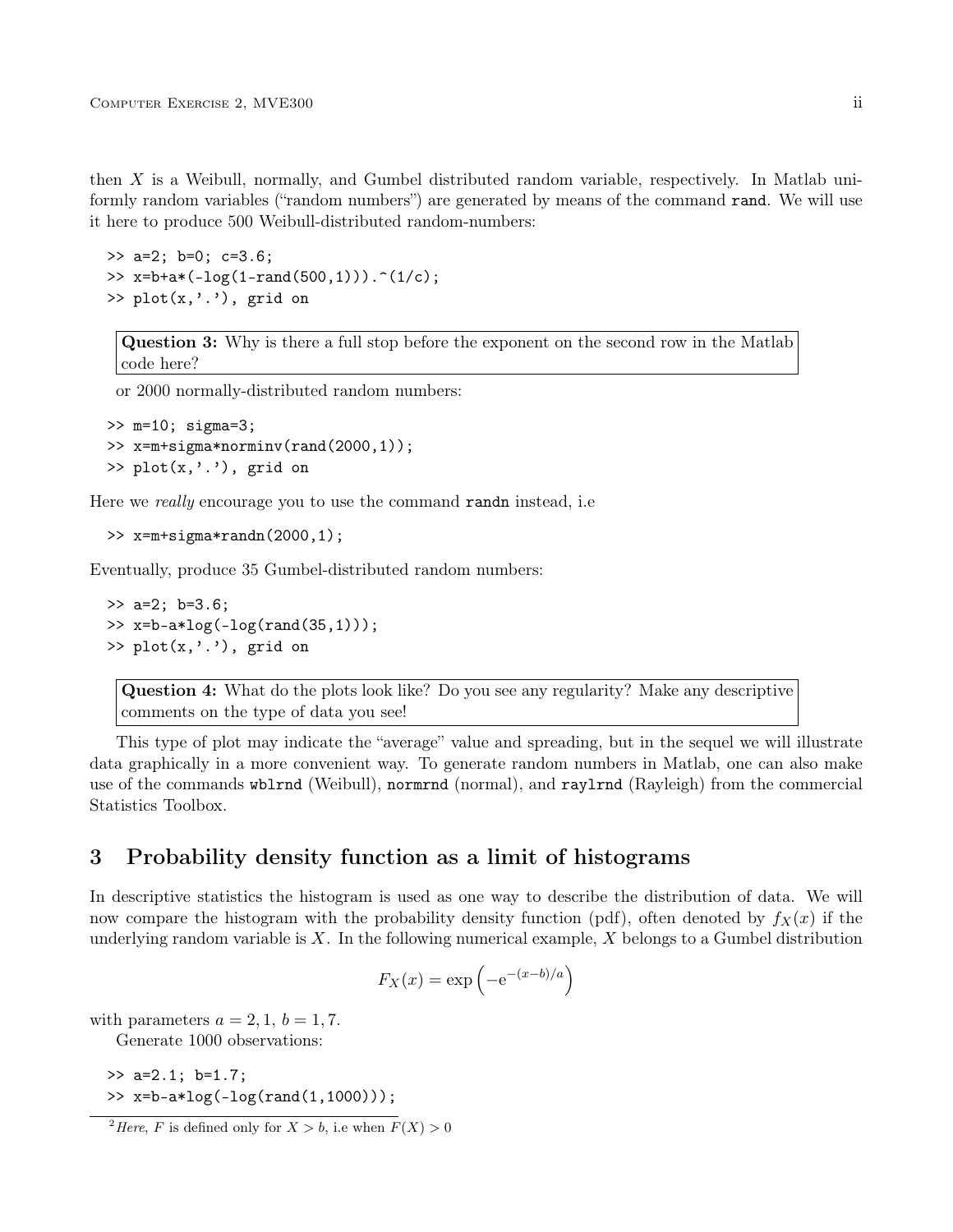Question 5: Can you briefly explain what we did in the above lines of code?

To generate x, we can also make use of the Matlab Statistical Toolbox built-in command evrnd:

>> x=-evrnd(-b,a,1,1000);

The two minuses in the above command are needed because the Matlab uses the minimal value distribution while the Gumbel distribution refers to the maximum value distribution (ambiguity of the word 'extreme'). See [Extreme Value Type I Distribution](http://www.itl.nist.gov/div898/handbook/eda/section3/eda366g.htm) for more details. To avoid confusion, we have created Matlab functions that allow to work with the Gumbel distribution with the same parametrization as in the textbook. Now, we can run

```
\gg x=gumbrnd(a,b,1,1000);
```
Next, make a histogram utilising the command hist:

```
>> help hist
\gg hist(x)
```
Note that the number of observations in each class is presented on the ordinata (y-axis). From theory, we know that a pdf  $f_X(x)$  always has the property  $\int_{-\infty}^{\infty} f_X(x) dx = 1$ . To compare the histogram with the pdf, one has to scale the former.

Redraw the histogram using the bar function and rescaled height of the bars so the area of the bars adds to one (this explains the presence of the term  $n/(\text{sum}(n)*(xout(2)-xout(1)))$  in the code below). In the same figure, draw the theoretical pdf:

```
\geq [n, xout]=hist(x);
>> bar(xout,n/(sum(n)*(xout(2)-xout(1))),1)
>> hold on
>> xv=linspace(min(x),max(x),1000);>> plot(xv,exp(-(xv-b)/a-exp(-(xv-b)/a))/a,'r')
>> hold off
```
Question 6: Do you understand what we have done here? Write down the probability density function for X and identify it in the Matlab code above.

The Matlab routine evpdf gives the pdf for a Gumbel-distributed random variable, so it is also possible to write (note that we used self-written gumbpdf rather than using Matlab's evpdf which has the confusing sign problem mentioned above):

```
\gg [n, xout]=hist(x, 100); % 100 in 'hist' represents the number of bins for histogram
                         % you may change it to see what happens
>> bar(xout,n/(sum(n)*(xout(2)-xout(1)),1))
>> hold on
\gg xv=linspace(min(x),max(x),500);
>> plot(xv,gumbpdf(xv,a,b),'r')
>> hold off
```
Question 7: What would happen if you increased the number of generated values in xv? (You may check by increasing 1000 to 2000 to 5000 to 10000.)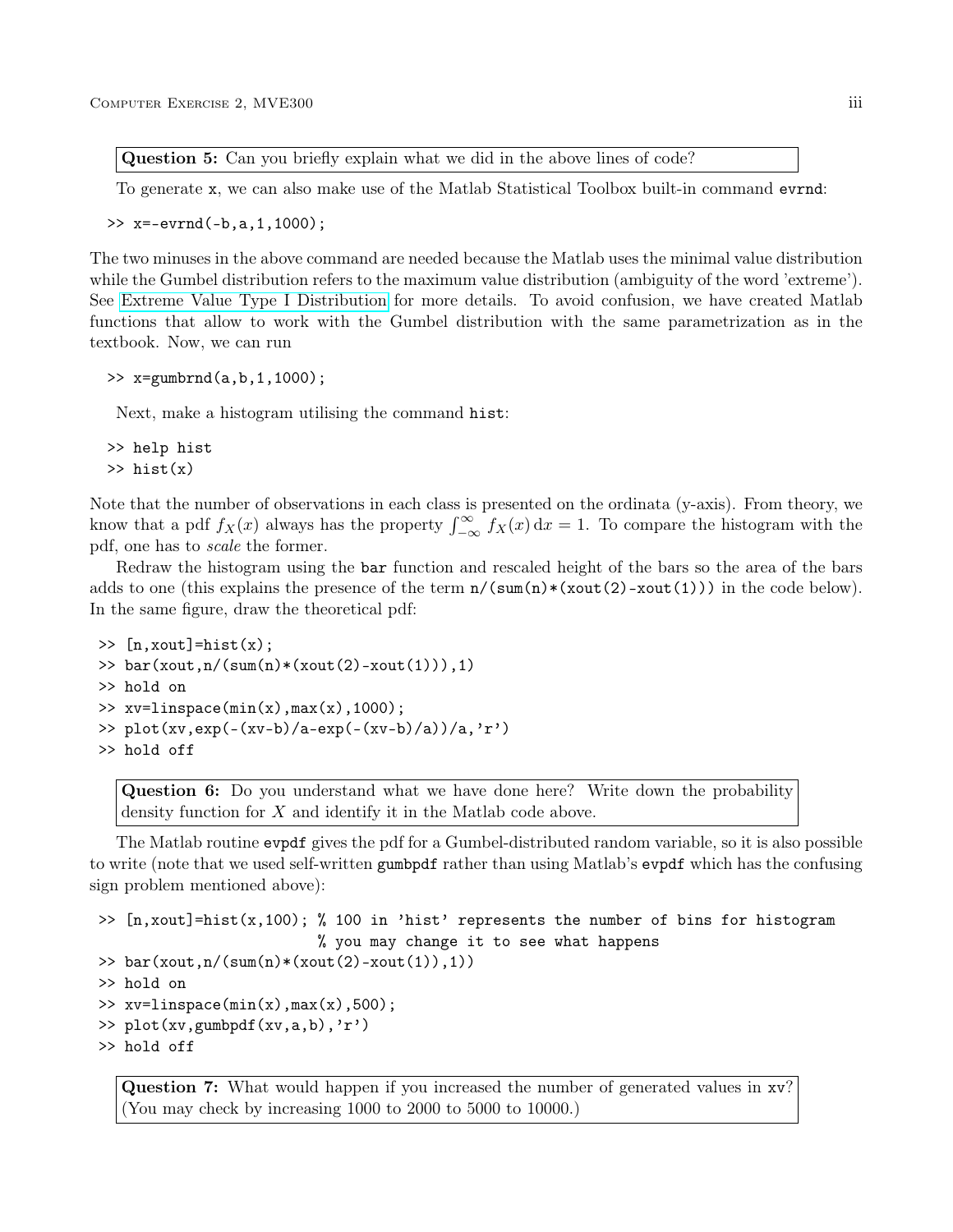### 4 Expectation and variance of a random variable

For a random variable X, the *expectation*, sometimes called the *mean* and denoted  $E(X)$ , gives the value of X "on average"; if the distribution of X had been the mass distribution of a physical thing, the expectation would have located the centre of gravity of that thing. The variance  $V(X)$  (or, rather, the standard deviation  $D(X) = \sqrt{V(X)}$  of X can be regarded as a measure of the distribution's dispersion. For a set of important distributions,  $E(X)$  and  $V(X)$  have been explicitely derived (in terms of the distribution's parameters) and tabulated, see for example the textbook.

For a given data set  $x_1, \ldots, x_n$  (sample), in most cases we do not know the distribution from which the sample is taken, and hence not the mean and variance of that distribution. The sample mean, often denoted  $\bar{x} = (\sum_{i=1}^{n} x_i)/n$ , and the sample variance, often denoted  $s^2 = \frac{1}{n-1} \sum_{i=1}^{n} (x_i - \bar{x})^2$ , are then the corresponding measures of location and dispersion. If the number  $n$  of observations increases, we may expect that these quantities become closer to  $E(X)$  and  $V(X)$  respectively. Let us examine this in Matlab by means of simulated data, the distribution of which we can control:

Consider the Weibull distribution,

$$
F_X(x) = 1 - \exp(-( (x - b)/a)^c), \quad x \ge b.
$$

The mean and variance are given by

<span id="page-3-0"></span>
$$
E(X) = b + a \Gamma(1 + \frac{1}{c}),
$$
  
\n
$$
V(X) = a^2 \Gamma(1 + \frac{2}{c}) - a^2 \left( \Gamma(1 + \frac{1}{c}) \right)^2,
$$

where

$$
\Gamma(p) = \int_0^\infty x^{p-1} e^{-x} dx.
$$
 (1)

is the gamma function. Choose for example  $a = 1, 5, b = 0$ , and  $c = 2$ . To calculate expectation and variance, one needs the gamma function in [\(1\)](#page-3-0) which is implemented in Matlab as gamma; hence

>> a=1.5; b=0; c=2; >>  $EX=b+a*gamma(1+1/c)$ >>  $VX=a^2*gamma(1+2/c)-a^2*(gamma(1+1/c))^2;$ >> DX=sqrt(VX)

Now, simulate a sample of 50 observations and find the sample mean and standard deviation by the commands mean and std respectively:

```
>> x=b+a*(-log(1-rand(1,50))). ^(1/c);
\gg mean(x), std(x)
```
(Again, can you understand this simulation?) Since  $b = 0$ , alternatively you can also use the Matlab built-in routine wblrnd

 $\gg$  x=wblrnd(a,c,1,50);  $\gg$  mean $(x)$ , std $(x)$ 

Question 8: Compare the values estimated from the samples with the theoretical values EX, DX that you have also obtained above. Write down the values for  $E(X)$ ,  $\bar{x}$ ,  $D(X)$ ,  $d(x)$ . Are the theoretical and empirical values consistent with each other? Simulate larger samples of, say, 200, 1000, and 5000 observations respectively. What happens when the number of observations increases?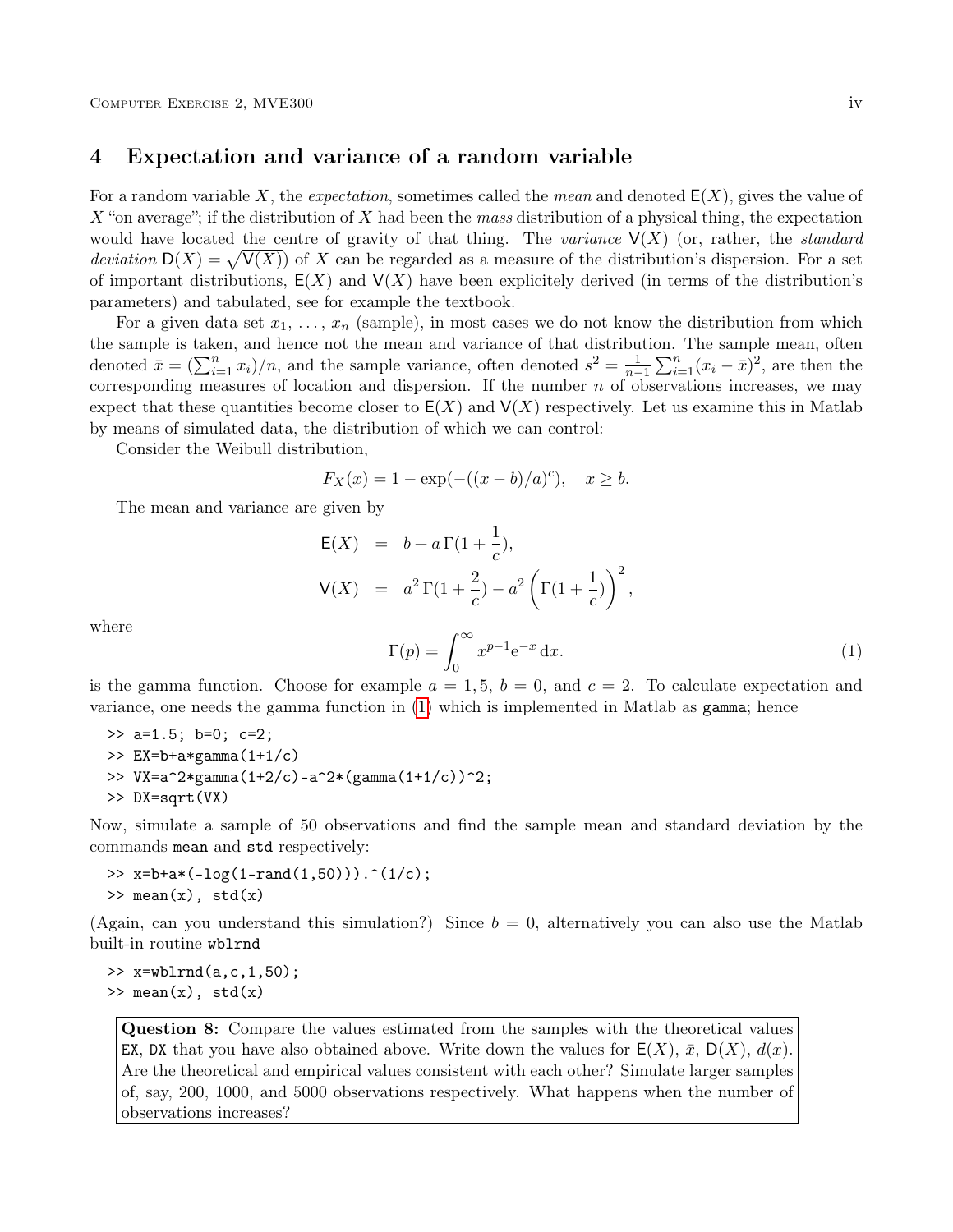# <span id="page-4-2"></span>5 Estimation of parameters

Assume that we have a sample  $x_1, \ldots, x_n$  from (for example) a Gumbel distribution, i.e. the distribution function is

$$
F(x) = \exp\left(-e^{-(x-b)/a}\right).
$$

However, the parameters a and b are not known. Then, one can use the maximum-likelihood method (ML method) to estimate the parameters from the sample.

**Question 9:** Write down the likelihood function  $L(a, b; \mathbf{x})$  for the example above.

In the Statistical Toolbox the ML method has been implemented in evfit, wblfit, and raylfit for the purpose of estimating the parameters in a Gumbel, Weibull, and Rayleigh distribution respectively.

First, simulate a sample of, say, 50 observations from a Gumbel distribution, then check if the ML method implemented in gumbfit (which is based on evfit) returns good estimates:

```
\gg a=2; b=3.5;
\rightarrow x=b-a*log(-log(rand(1,50))); % Alternative 1
>> x=gumbrnd(a,b,1,50); % Alternative 2
\gg phat= gumbfit(x);
>> hata=phat(1)
>> hatb=phat(2)
```
Question 10: The parameter estimates are given in the vector phat. With the elements phat(1) and phat(2) corresponding to  $\hat{a}$  and b, respectively. Compare the estimates  $\hat{a}$  and  $b$  with the true values  $a$  and  $b$ ! Write them down.

#### Properties of point estimates

The variances and covariances of the point estimates are always of interest. For the point estimates  $\hat{a}$  and  $\overline{b}$  of a and  $\overline{b}$  in a Gumbel distribution above, the asymptotic variances and covariance (when the number of observations "large") are given by[3](#page-4-0)

<span id="page-4-1"></span>
$$
V(\hat{a}) \approx \frac{6}{\pi^2} \cdot \frac{a^2}{n} \approx 0,60793 \cdot \frac{a^2}{n}
$$
  
\n
$$
V(\hat{b}) \approx \left(1 + \frac{6(1-\gamma)^2}{\pi^2}\right) \cdot \frac{a^2}{n} \approx 1,10867 \cdot \frac{a^2}{n}
$$
  
\n
$$
C(\hat{a}, \hat{b}) \approx \frac{6(1-\gamma)}{\pi^2} \cdot \frac{a^2}{n} \approx 0,25702 \cdot \frac{a^2}{n}
$$

**Question 11:** Evaluate estimates of  $V(\hat{a})$ ,  $V(\hat{b})$ , and  $C(\hat{a}, \hat{b})$ , using  $\hat{a}$  instead of a, report the obtained values.

<span id="page-4-0"></span><sup>&</sup>lt;sup>3</sup> It is not at all trivial to show this. Here,  $\gamma \stackrel{\text{def}}{=} \lim_{k \to \infty} \left( \sum_{i=1}^k (1/i) - \ln i \right) = \S 0, 577215665...$  is Euler's constant (or the Euler-Mascheroni constant to distinguish from e which is also frequently referred to as Euler's constant); it is not known whether  $\gamma$  is irrational or not (the seventh Hilbert problem)!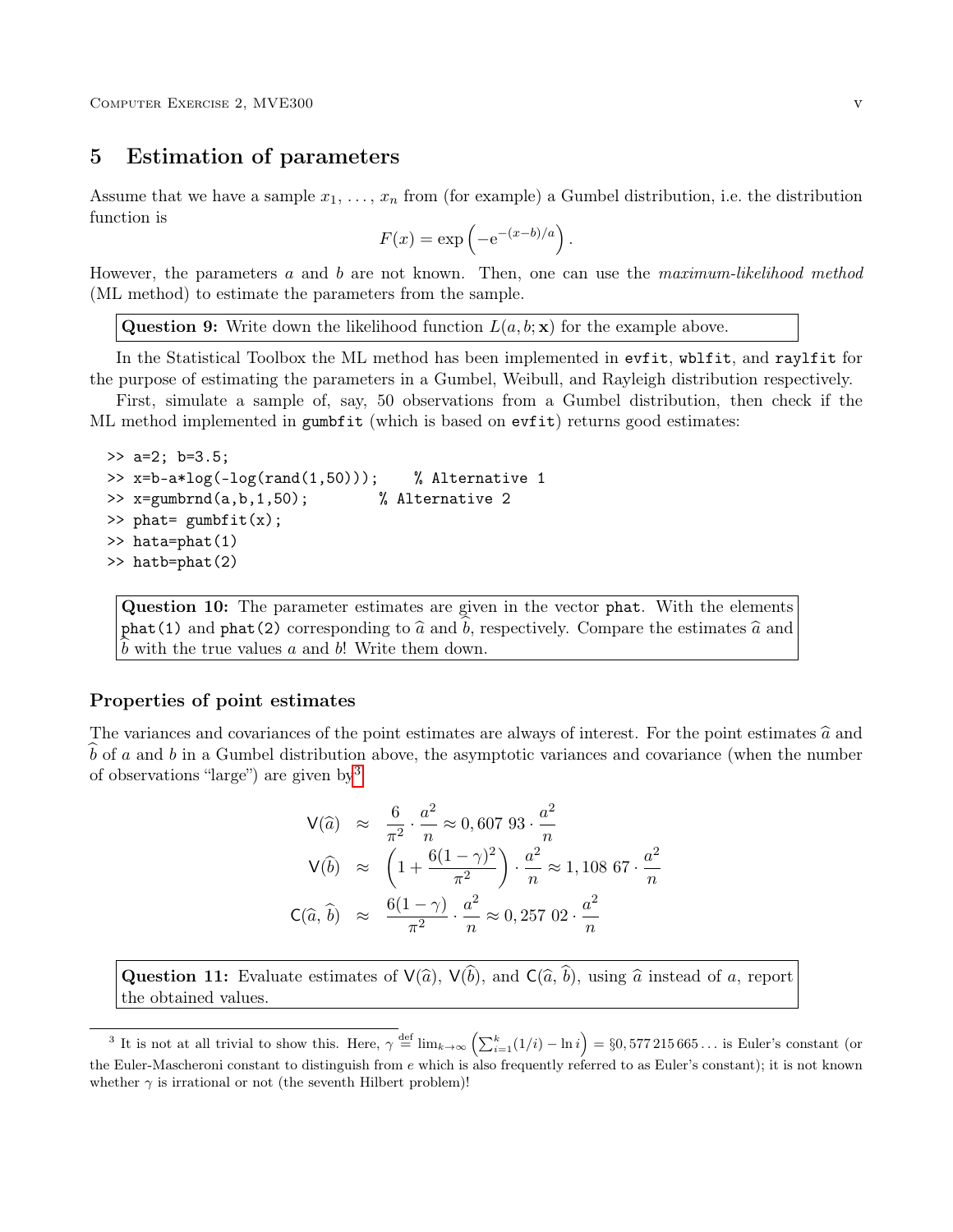#### Estimation of quantiles

By means of  $\hat{a}$  and  $\hat{b}$ , estimate the upper 1 % quantile, defined as the number  $x_{0,01}$  which satisfies

$$
P(X > x_{0,01}) = 0,01 \Leftrightarrow 1 - F(x_{0,01}) = 0,01.
$$

Thus, the equation

$$
1 - \exp\left(-e^{-(x_{0,01}-b)/a}\right) = 0,01
$$

must be solved with respect to  $x_{0.01}$ ; we obtain

$$
x_{0,01} = b - a \ln(-\ln(1 - 0, 01)).
$$

A reasonable estimate  $\widehat{x_{0,01}}$  of  $x_{0,01}$  would then be

$$
\widehat{x_{0,01}} = \widehat{b} - \widehat{a}\ln(-\ln(1 - 0, 01)).
$$
\n(2)

So it can be obtained from

>>  $xhat=phat(2)-phat(1)*log(-log(1-0.01))$ 

Question 12: Get a numerical result (from the above) for the estimate of the quantile.

Since  $\hat{a}$  and  $\hat{b}$  both are random variables, so is  $\widehat{x_{0,01}}$  according to Equation [\(2\)](#page-4-1). Then  $\widehat{x_{0,01}}$  possesses an expectation  $E(\tilde{x}_{0,01})$  and a standard deviation  $D(\tilde{x}_{0,01})$ . The standard deviation indicates the dispersion of the estimate  $\widehat{x_{0,01}}$ , and it is therefore important to get an idea of the value of  $\mathsf{D}(\widehat{x_{0,01}})$ . In most cases it is impossible to find an exact value, and consequently an approximation has to do. Such an approximation is called a *standard error*. By letting  $Z_1 = b$ ,  $Z_2 = \hat{a}$ ,  $c_1 = 1$ , and  $c_2 = -\ln(-\ln(1-0, 01))$ , we can make use of the formula

$$
V(c_1Z_1 + c_2Z_2) = c_1^2V(Z_1) + c_2^2V(Z_2) + 2c_1c_2C(Z_1, Z_2)
$$

to obtain a standard error for  $\widehat{x_{0,01}}$ :

$$
D(\widehat{x_{0.01}}) = \sqrt{V(\widehat{b} - \widehat{a}\ln(-\ln(1 - 0.01)))} =
$$
  
=  $\sqrt{V(\widehat{b}) + (-\ln(-\ln(0.99)))}^2 \cdot V(\widehat{a}) + 2 \cdot (-\ln(-\ln(0.99))) \cdot C(\widehat{b}, \widehat{a})$ 

**Question 13:** Use approximations of  $V(\hat{a})$ ,  $V(\hat{b})$ , and  $C(\hat{b}, \hat{a})$  you got in Question 11 to obtain the estimate of the standard deviation (aka standard error). Write down its numerical value. Is it large comparing to the estimate value of quantile?

Of course, just 50 values to estimate  $x_{0,01}$  might be too small a number leading to a quite large standard error.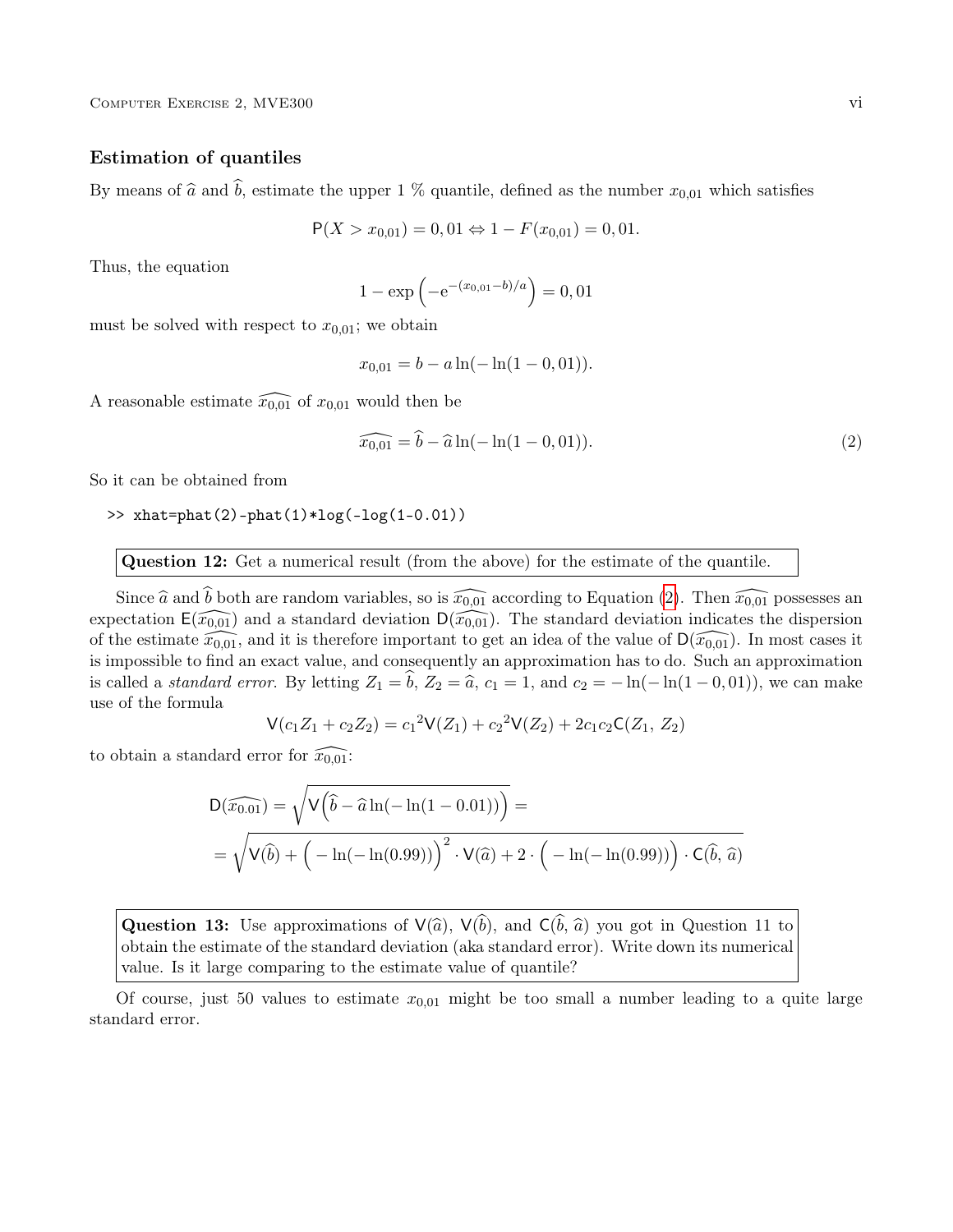# 6 Probability plots

Assume that we have a set of observations  $x_1, x_2, \ldots, x_n$ . Before we estimate any parameters, we must convince ourselves that the observations originate from the right family of distributions, e.g. normal, Gumbel, or Weibull. One way to get a rough idea of which family of distributions may be suitable, is to display the observations in a *probability plot*<sup>[4](#page-6-0)</sup>: If you suspect that the data originate from, for instance, a normal distribution, then you should make a normal probability plot; if you instead suspect a Gumbel distribution, then make a *Gumbel probability plot*. If, in the plot, the observations seem to line up well along a straight line, it indicates that the chosen distribution for the probability plot indeed might serve as a good model for the observations. Statistics Toolbox provides normplot (for normal distribution), wblplot (for Weibull distribution); but unfortunately there is no probability plot for Gumbel distribution, so we have created one and named it gumbplot (available in labfiles). Acquaint yourself with the abovementioned commands, for example

```
>> dat1=randn(2000,1); % Attention: Normal distribution!
>> normplot(dat1)
>> wblplot(dat1)
>> dat2=rand(3000,1); % Attention: Uniform distribution!
>> normplot(dat2)
>> gumbplot(dat2)
>> dat3=wblrnd(2,2.3,1,3000); % Attention: Weibull distribution!
>> wblplot(dat3)
>> gumbplot(dat3) % Attention: Gumbel distribution!
>> dat4=gumbrnd(1,2,1,3500); % Available in labfiles
>> gumbplot(dat4)
```
Experiment more with the number of observations; change also distributions!

Question 14: What happens when you plot the data in the "wrong" distribution plot?

#### Measurements of significant wave heights in the Atlantic Ocean

In the field of oceanography and marine technology, statistical extreme-value theory has been used to a great extent. In design of offshore structures knowledge about "extreme" conditions is important.

In the numerical examples above, we used artificial data, simulated from a distribution which we could control. We will now consider real measurements from the Atlantic Ocean. The data set contains so-called significant wave heights (in meters), that is, the average of the highest one-third of the waves.

Now, load the data set atlantic.dat and read about the measurements; then find the size of data, and plot it:

```
>> atl=load('atlantic.dat');
>> help atlantic
>> size(atl)
\gg plot(atl,'.')
```
<span id="page-6-0"></span> $4B$ efore the computer age, the observations were plotted manually into diagram-forms printed on sheets of paper; therefore we now and then will use the expression "to plot data in a certain probability paper" even if we are referring to computerdisplayed diagrams.